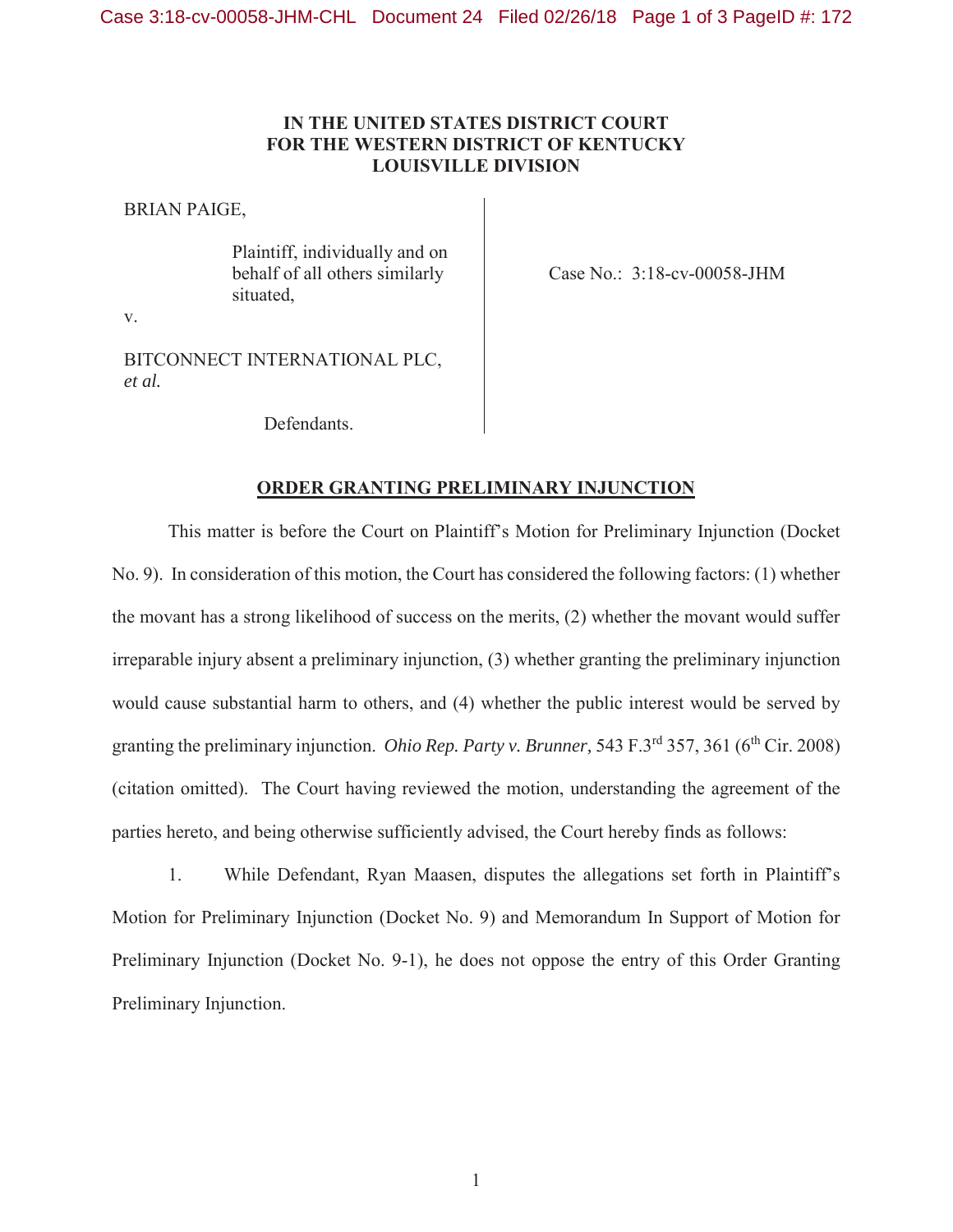## Case 3:18-cv-00058-JHM-CHL Document 24 Filed 02/26/18 Page 2 of 3 PageID #: 173

2. With respect to the claims against Maasen, Plaintiff and the Class has shown a strong likelihood of success on the merits of their claims for violations of Federal securities law, Kentucky security law, breach of contract, and fraudulent inducement.

3. Plaintiff has established in its Motion that the rights of Plaintiff and the Class will be irreparably harmed absent a preliminary injunction from this Court against Defendant, Ryan Maasen. Without entry of the preliminary injunction, Plaintiff may be unable to recover for his equitable claims against Defendant, Ryan Maasen.

4. The balance of hardships between Plaintiff and Defendant, Ryan Maasen, also favors Plaintiff because a preliminary injunction would preserve the status quo and give the Court the ability to make a meaningful ruling on the merits of this case.

5. The entry of a preliminary injunction against Defendant, Ryan Maasen, is in the public interest because the public is interested in preventing massive consumer fraud and other securities violations described in the Class Action Complaint.

6. Because of the apparent strength of Plaintiff's case, the Court concludes that requiring security pursuant to Fed. R. Civ. P. 65(c) is not appropriate in this case, for now.

Accordingly, IT IS HEREBY ORDERED as follows:

1. Plaintiff's Motion for Preliminary Injunction is GRANTED against Defendant, Ryan Maasen.

2. Defendant, Ryan Maasen, must disclose all Bitcoin and other wallet addresses so his money can be monitored if he has not previously disclosed this information to Plaintiff.

3. Defendant, Ryan Maasen, is authorized to use his finances for: 1) retention of legal counsel and ongoing legal fees and costs, 2) payment of reasonable personal expenses for him and his family and 3) trading and investing cryptocurrencies for the purpose of generating personal

2